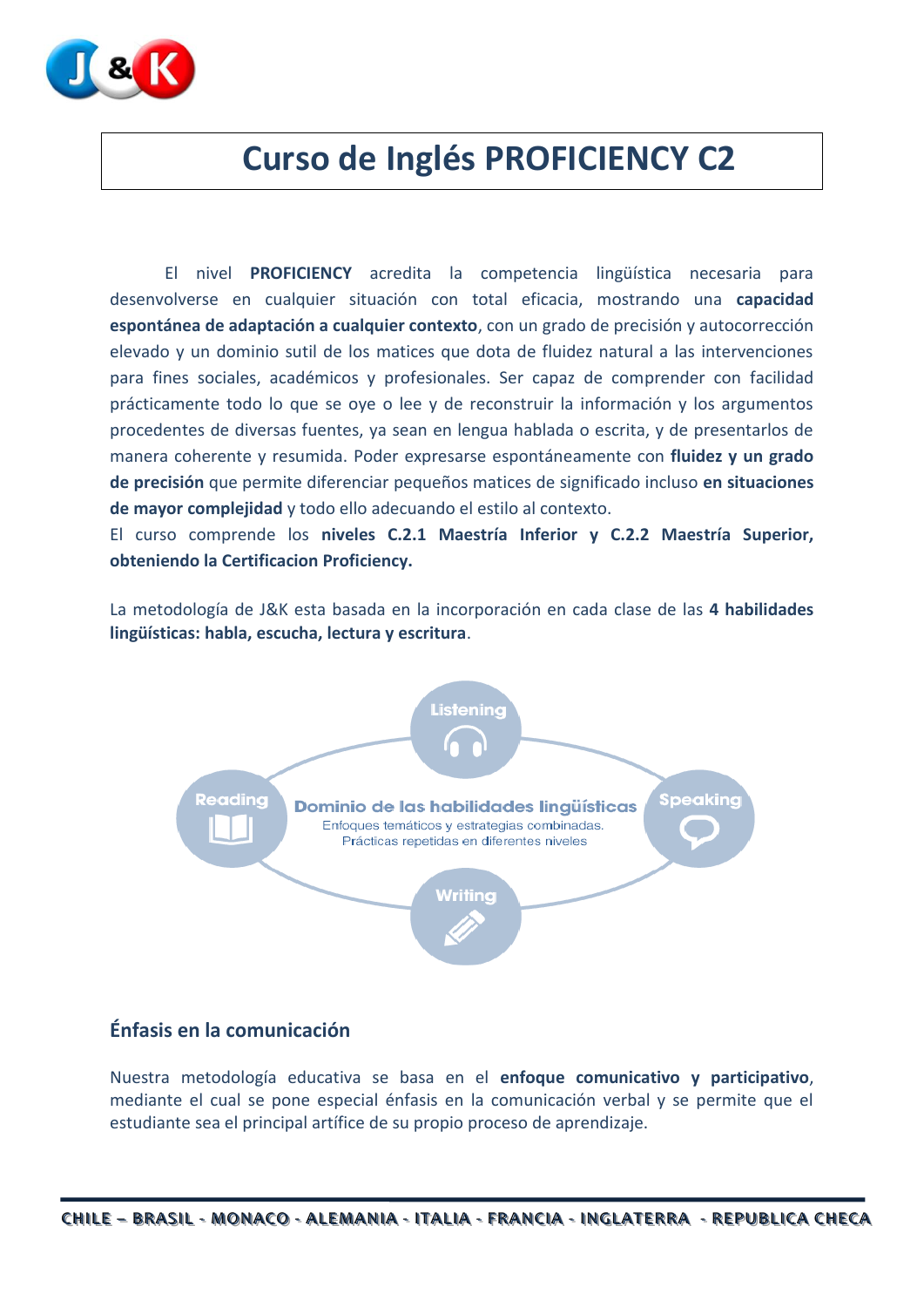

#### **Enfoque al Mundo Corporativo/Rubro**

Nuestros programas se enfocan en desarrollar no solamente las cuatro habilidades lingüísticas — habla, escucha, lectura y escritura — sino también forma a los estudiantes en **competencias de negocios, vocabulario especializado y estrategias de comunicación necesarios para tener éxito en el ámbito profesional**

# **Contenidos**

### **CONTENIDOS FUNCIONALES Y GRAMATICALES**

■ Perfect tenses • Aspects of the future • Conditional clauses • Past tenses • Countable/uncountable nouns • Possession • Degrees of likelihood • Participle clauses • Inversion • Gerund and infinitives • Reference devices • Expressing wishes and preferences • Gradability • Passive structures • Reported speech • Articles review • Purpose and reason clauses • Concessive clauses • Comparison • Review of modals • Word order and adverbs • Adverb or adjective? • Uses of have, get and go. ■

### **CONTENIDOS LÉXICOS**

■ Introduction to idioms • Phrasal verbs • Word formation: suffix endings • Collocations with traveler • Prepositional phrases • Have no & noun • Phrases: noun with related verbs • Phrases: fixed pairs of words • Modifiers : quite, rather, fairly • Word formation: negative adjectives • Collocations • Compound adjectives • Adjectives and idioms to do with food • Phrases with right • Prepositions • Abstract nouns • Phrases with take • Collocations with adjectives and adverbs • Idioms with music words • Idioms with eye • Extended noun phases • Adjectives showing disapproval • Compound adjectives • Phrases with place • Phrases with come • Prefixes • Linking words and phrases • Personal appearance, personality • Expressions with turn • Idioms to do with relationships • Idioms with technical words • Phrases with set • Vocabulary: the environment • Register • Synonyms • Expressions with live • Phrases with nouns and no article • Word formation • Topic expressions• Neologisms • Gender-specific words • Adjectives describing character • Idioms to do with emotions • Metaphor • Idioms to do with hardship • Adjectives describing personality • Onomatopoeia • Expressions with go. ■

## **PRONUNCIACIÓN**

- Homophones
- Contrastive stress
- Word stress
- Stress and emphasis
- Noun/verb/adjective stress